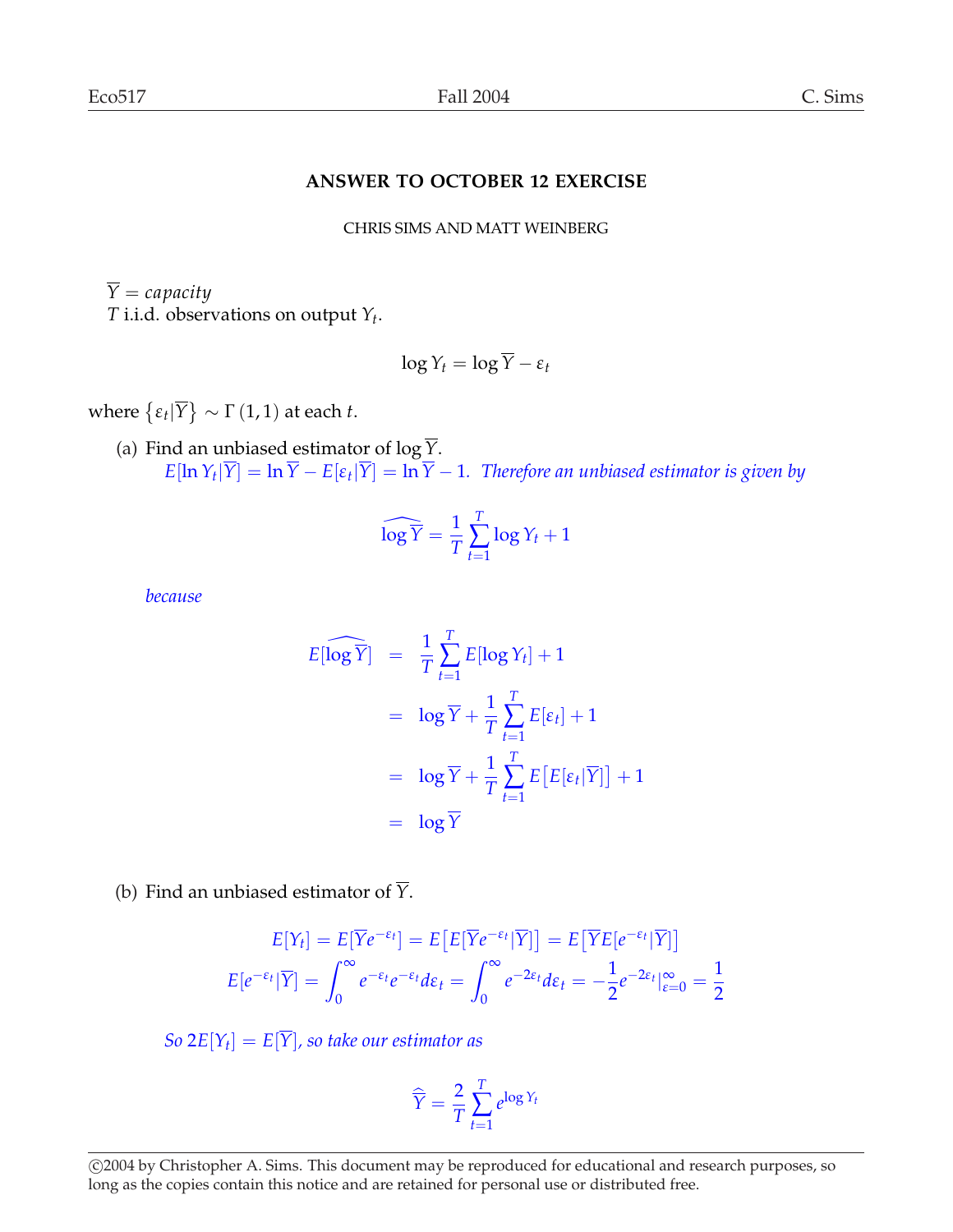*To verify that it is not biased, note that*

$$
E[\widehat{Y}] = E[\frac{2}{T} \sum_{t=1}^{T} \overline{Y}e^{-\epsilon_t}]
$$
  
= 
$$
E[\frac{2}{T} \sum_{t=1}^{T} \overline{Y}E(e^{-\epsilon_t}|\overline{Y})]
$$
  
= 
$$
E\left\{\frac{2}{T} \frac{T\overline{Y}}{2}\right\} = \overline{Y}
$$

(c) Find a sufficient statistic for *Y*. *One can check using the change of variable formula that*  $Y_t$ ring a sufficient statistic for *t* . One<br>has a Uniform (0,  $\overline{Y}$ ) distribution. then

$$
f\left(\left.Y_t\right|\overline{Y}\right)=\frac{1}{\overline{Y}}
$$

*and the likelihood is*

$$
L\left(\left\{Y_t\right\}_{t=1}^T|\overline{Y}\right) = \prod_{t=1}^T \left(\frac{1}{\overline{Y}}\right)^T \mathbf{1}_{\max(Y_t) < \overline{Y}}
$$

- (d)  $\overline{Y}_{MLE} = \max \{Y_1, ..., Y_T\}.$
- (e) With a uniform prior,

$$
p(Y|\overline{Y}) \propto \left(\frac{1}{\overline{Y}}\right)^T
$$

*Integrating to find the scaling factor,*

$$
c \int_{\overline{Y}_{MLE}}^{\infty} \left(\frac{1}{\overline{Y}}\right)^{T} d\overline{Y} = 1
$$
  

$$
\int_{\overline{Y}_{MLE}}^{\infty} \left(\frac{1}{\overline{Y}}\right)^{T} d\overline{Y} = \frac{\overline{Y}_{MLE}^{-T+1}}{T-1}
$$

*therefore*

$$
c = (T - 1) \left(\overline{Y}_{MLE}\right)^{T - 1}
$$

*Therefore*

$$
p(\bar{Y} | \{Y_1, \ldots, Y_T\}) = (T - 1) (\bar{Y}_{MLE})^{T-1} \left(\frac{1}{\bar{Y}}\right)^T
$$

*and*

$$
E[\overline{Y} | \{Y_1, ..., Y_T\}] = c \int_{\overline{Y}_{MLE}}^{\infty} \overline{Y} \left(\frac{1}{\overline{Y}}\right)^T d\overline{Y}
$$
  
= 
$$
c \int_{\overline{Y}_{MLE}}^{\infty} \left(\frac{1}{\overline{Y}}\right)^{T-1} d\overline{Y} = \frac{c}{T-2} \overline{Y}_{MLE}^{2-T}
$$
  
= 
$$
\frac{T-1}{T-2} \overline{Y}_{MLE}
$$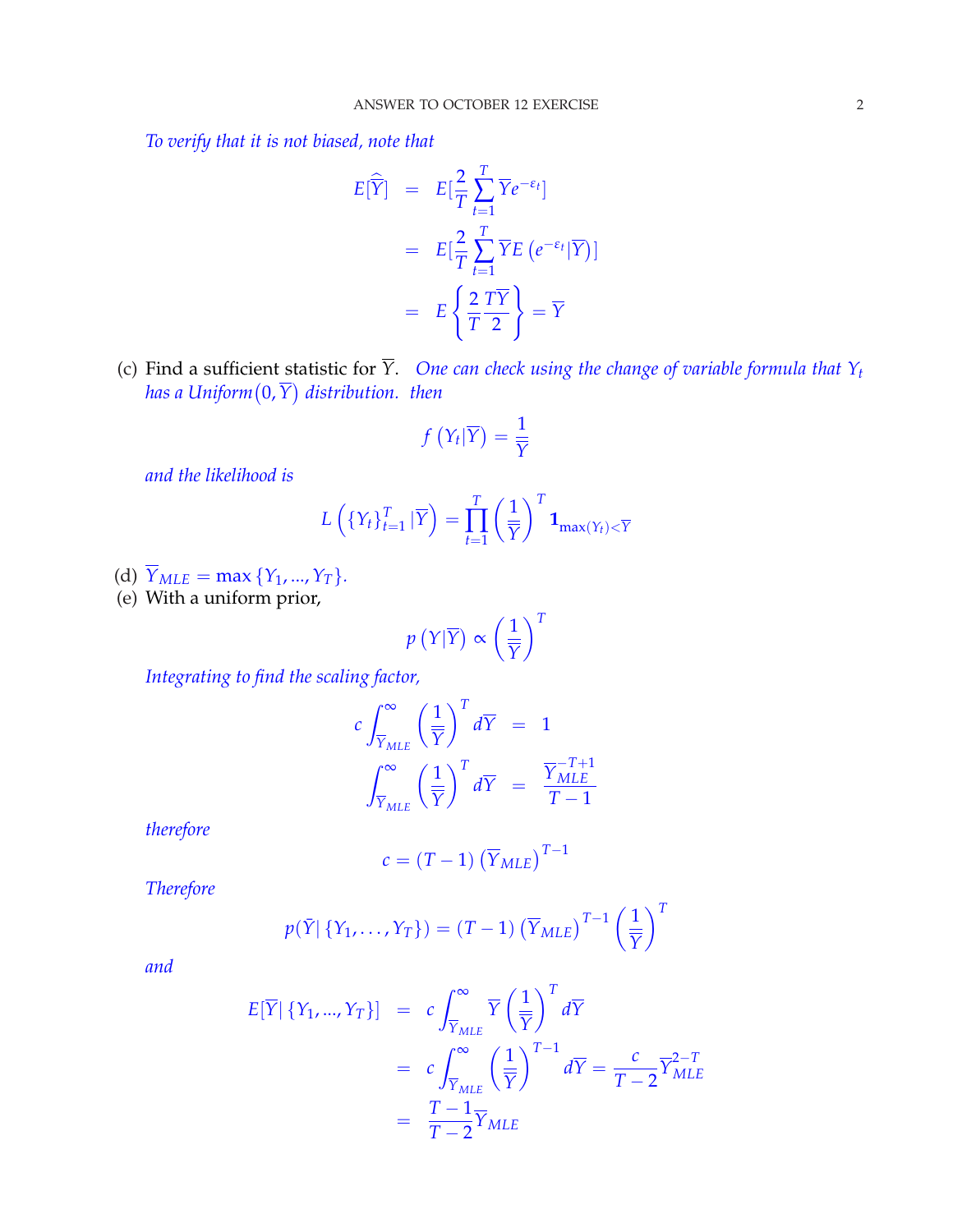*To find the median, note that*

$$
c \int_{\overline{Y}_{MLE}}^{med} \left(\frac{1}{\overline{Y}}\right)^{T} d\overline{Y} = \frac{1}{2}
$$
  
=  $(T-1) [\overline{Y}_{MLE}]^{T-1} [\frac{(med)^{-T+1}}{-T+1} - \frac{\{\overline{Y}_{MLE}\}}{-T+1}]$   

$$
\overline{\xi}_{1/2} = \left(\frac{1}{2}\right)^{\frac{-1}{T-1}} \overline{Y}_{MLE}
$$

(f) Now take the prior to be

$$
p\left(\overline{Y}\right) = \frac{1}{\overline{Y^2}}
$$

*Then the posterior will be proportional to*

 $\mathcal{L}$ 1 *Y*  $\sqrt{T+2}$ 

*to find the scaling factor, note that*

$$
c \int_{\overline{Y}_{MLE}}^{\infty} \left(\frac{1}{\overline{Y}}\right)^{T+2} d\overline{Y} = 1
$$
  

$$
c = (T+1) [\overline{Y}_{MLE}]^{T+1}
$$

*And the mean is given by*

$$
c \int_{\overline{Y}_{MLE}}^{\infty} \left(\frac{1}{\overline{Y}}\right)^{T+1} d\overline{Y} = c \frac{\overline{Y}}{-T}^{-T} \Big|_{\overline{Y}_{MLE}}^{\infty} = \frac{T+1}{T} \overline{Y}_{MLE}
$$

*Calculated as before, the median is given by*

$$
\xi_{\frac{1}{2}}=\left(\frac{1}{2}\right)^{-\frac{1}{T+1}}\overline{Y}_{MLE}
$$

(g) One approach to answering the admissibility question is to simply note that neither  $\widehat{\log Y}$  nor  $\hat{Y}$ *is a function of the sufficient statistic*  $Y_{\text{max}} = Y_{\text{MLE}}$ *. We have cited in class without proof the result that decision rules that are not functions of the sufficient statistic (when one is available) can always be replaced, if loss is convex in the decision rule, by an estimator that has no greater, and possibly lower, loss for every parameter value. The proof is short, so here it is:*

**Lemma 0.1** (Jensen's inequality)**.** *If f is a convex function on* **R***<sup>n</sup> and X is a random variable taking values on*  $\mathbb{R}^n$ *, then*  $E[f(X)] > f(E[X])$ *.* 

**Lemma 0.2.** *If*  $S(Y)$  *is a sufficient statistic for the parameter θ, with the pdf of*  $Y | θ$  *(therefore) taking the form*  $p(S(y), \theta)g(y)$ , then for any function f, with finite expectation,  $E[f(Y) | S(Y), \theta] =$  $E[f(Y) | S(Y)]$ *, i.e. the expectations conditional on*  $S(Y)$  *do not depend on*  $\theta$ *.* 

**Proposition 0.3.** *If*  $S(Y)$  *is a sufficient statistic for*  $\theta$  *and expected loss conditional on*  $\theta$  *is*  $E[\mathcal{L}(\theta, \delta(Y)) | \theta]$  with  $\mathcal L$  convex, then for every  $\theta$ ,  $E[\mathcal{L}(\theta, E[\delta(Y) | S(Y)]) | \theta] \leq E[\mathcal{L}(\theta, \delta(Y)) | \theta]$ .